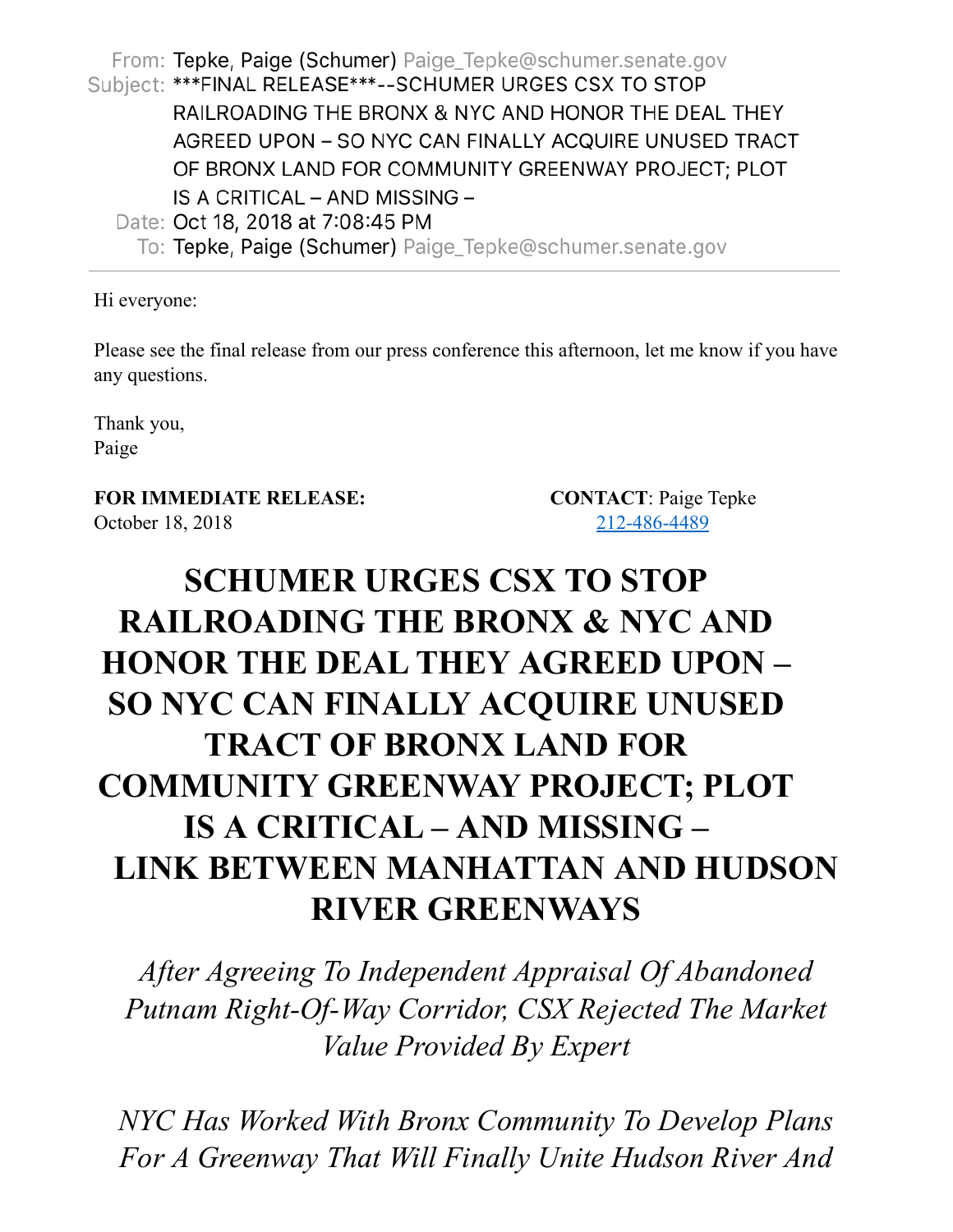## *Manhattan Greenways; Mayor Has Already Committed Funds At Appraised Value*

## *Schumer To CSX: Stop Blocking the Tracks! Let's Get the Bronx Greenway Moving Again*

Today, U.S. Senator Charles E. Schumer urged CSX to take 'yes' for an answer, be a good neighbor and agree to the independently- and professionally-derived fair price for the Putnam Right-Of-Way in the Bronx. Schumer urged CSX to stop stalling and instead do the deal with the City of New York as the City presses ahead in its plan to acquire the CSX-owned Putnam Right-Of-Way, an abandoned parcel of land that the community has sought to transform into a greenway for years.

Schumer explained that, after the City and CSX agreed to an independent appraisal of the land, conducted by an expert in corridor valuation recommended by CSX, the railroad company then rejected the fair market value provided by the appraiser. The City and local community groups are seeking to turn the abandoned corridor —once part of the old Putnam rail line— into a greenway. The project is a critical link that could connect the popular Manhattan and Hudson River Greenways. Bronx community leaders also plan to 'day-light' the old Tibbets Brook that runs underneath the rail corridor.

"My message to CSX is clear: stop stalling and give the Bronx something to cheer about by selling the abandoned Putnam Right-Of-Way to the City at the fair price established by the independent expert—that CSX itself recommended! This parcel is the missing piece of the puzzle to connect the Manhattan and Hudson River Greenways—and will inject a vibrant green lifeline into the Bronx," said **Senator Schumer**." Anybody who rides their bicycle as avidly as I do through the streets of our city knows that the Hudson River and Manhattan greenways are disconnected by this ugly piece of unused land. For years, City Hall and the community have been working on a plan to build a beautiful greenway that will connect the Bronx to a massive network of other Greenways and parks and bike paths. We cannot allow these negotiations to stall on the tracks when we're just outside the station. I'm calling on CSX to get rolling and close this deal with the City so that we can finally put shovels in the ground and build this important project. It's time for CSX to honor their word and work with the City and local community to get this done."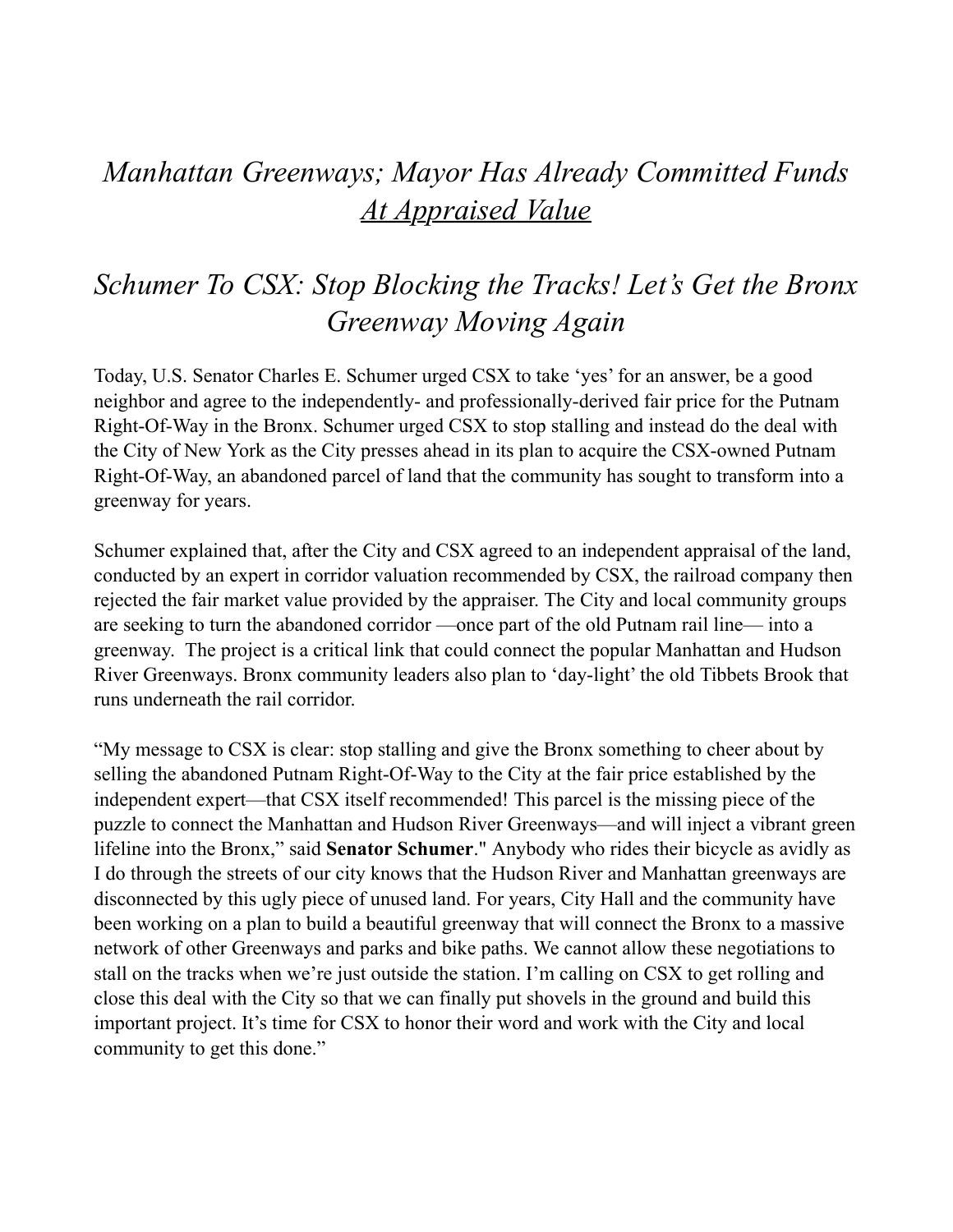"Shame on the CSX Corporation for using this as an opportunity to take advantage of New York City and residents," said **Rep. Adriano Espaillat (NY-13)**. "We are here today, standing united, to urge CSX to work with us to allow the City to redevelop this tract of land south of Van Cortlandt Park as a new greenway, which would be a critical investment in our community and will have a tremendous benefit on the quality of life of New York City residents, families and visitors for years to come."

"I have worked for years with the Friends of Van Cortlandt Park and other elected officials to encourage CSX to sell the Putnam Right of Way. Senator Schumer finally got the Parks Dept and CSX to agree to an independent appraisal of the land, and now that we have one, CSX needs to step-up and do the right thing and sell it at a fair price. CSX has no use for this property, and yet its transfer to the City would bring considerable environmental and aesthetic benefits to the region," said **Rep. Eliot L. Engel (NY-16)**.

"With the acquisition of the Putnam Right-of-Way we can connect the city to upstate and open up new recreation opportunities for not only the Northwest Bronx, but for visitors from all over the region. It is time for CSX to come back to the table, negotiate in good faith, and give the community a chance to make this piece of land something they can enjoy. I want to thank Senator Schumer for his leadership on this issue, and I look forward to working with him and my colleague in government to make this greenway plan a reality," said **Bronx Borough President Ruben Diaz Jr**.

"This CSX property has been an eyesore and a blight in our community for far too long and it's time for that to change. CSX has already agreed to sell this property for a frankly excessive four million dollars. There is nothing that can be done at this site except turn it into green-space – it is not developable and is otherwise unusable except for a new park. I look forward to working together with Senator Schumer and Councilman Cohen as well as Community Board 8 Chair Rosemary Ginty, Environment & Sanitation Chair Laura Spalter, and all interested people in our neighborhood to resolve this issue," said **NYS Assemblyman Jeffrey Dinowitz.**

"I have been pushing for this project for many years, and I am disappointed that after a long process CSX is unwilling to hold up their end of the agreement. This project would alleviate a major burden placed on the New York City sewer system while creating a space the public could utilize. It's a win/win. The city is willing to spend the amount quoted, and now CSX is backing out. It is my sincere hope that they will reconsider. Thank you to Senator Schumer, my colleagues in government, New York City Parks and the members of Coalition for Daylighting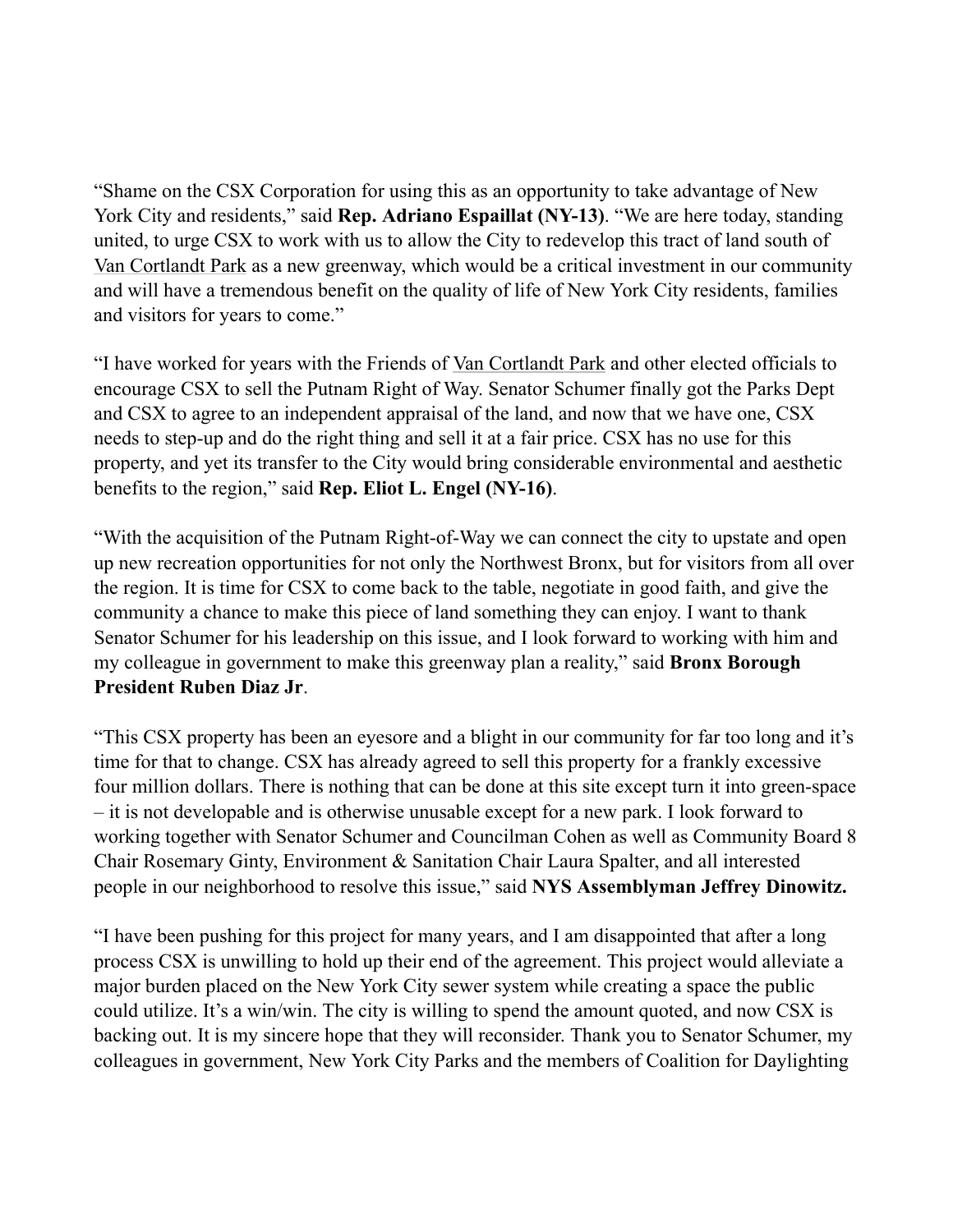## Tibbetts Brook for their continued support on this project," said **NYC Council Member Andrew Cohen**.

"The Friends of Van Cortlandt Park, on behalf of the over two dozen organizations and elected officials, who have signed onto our Coalition for Daylighting Tibbetts Brook, are urging CSX to do the right thing and to sell this land to New York City for the very fair appraisal amount so that NYC Parks can turn this neglected space into a valuable community asset. We are hoping that that will include Daylighting Tibbetts Brook which will remove millions of gallons of water from the Broadway sewer reducing Combine Sewer Overflows on the Harlem River, reduce flooding along Broadway and provide an ecological benefit to Tibbetts Brook and our local environment. We look forward to what can become of the Putnam Right-of-Way South of Van Cortlandt Park once we get it out of CSX's hands," said **Christina Taylor, Executive Director of the Friends of Van Cortlandt Park.**

"The purchase of this land is an important part of the Bronx Council for Environmental Quality's sustainable program to protect our Water, Land & Air from flooding due to storm water, sea rise, and the surge. We have been working on this since the late 1990s," said **Karen Argenti, Recording Secretary and Board Member of the Bronx Council for Environmental Quality**.

"The City has the opportunity to transform the Putnam Right-Of-Way property into an environmentally sustainable open space and park for all NYC residents to enjoy. It is unacceptable that CSX is stalling on honoring the agreement to sell the property. CSX is preventing New York City from connecting and expanding the greenway from Manhattan to the Bronx and instead they are willing to let the property create conditions of blight," said **Council Member Ydanis Rodriguez, District 10**.

"Restoring and redirecting Tibbetts Brook and it's riparian landscape from the Broadway sewer to the now defunct Putnam trail right-of-way from Van Cortlandt Park to the Harlen River provides an unprecedented opportunity to allow communities in Kingsbridge, Marble Hill and beyond to reclaim their local natural landscape, providing much needed public green space along its one mile trajectory while alleviating the city's overburdened sewage system exacerbated by intubated waterways," said **Amanda Schachter and Alexander Levi, cofounders of SLO Architectures**.

In 2017, after years of stalled negotiations, Senator Schumer and Councilman Andrew Cohen brought the City and CSX together to discuss the City's plan to acquire the Putnam Right-of-